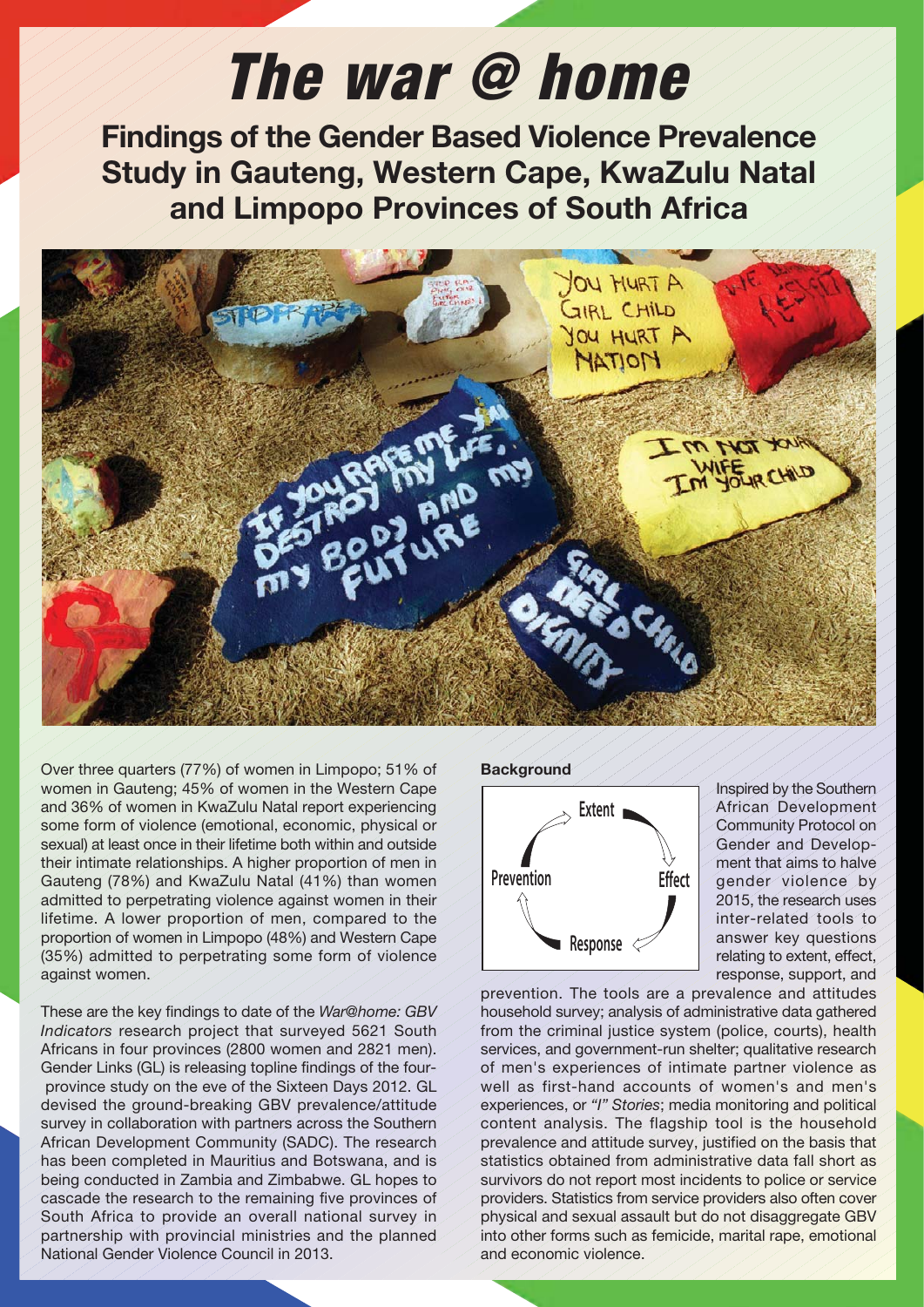Unlike police data that relies on reported cases, the survey involves self-reported behaviour and experiences obtained through in-depth interviews with a representative sample of women and men from the different provinces using two separate questionnaires for women (focusing on their experiences) and men (focusing on perpetration) of violence.

| Women and men participating in<br><b>GBV Indicators Study by province</b> |               |             |              |  |  |  |  |
|---------------------------------------------------------------------------|---------------|-------------|--------------|--|--|--|--|
| I SITE                                                                    | <b>FEMALE</b> | <b>MALE</b> | <b>TOTAL</b> |  |  |  |  |
| Gauteng                                                                   | 511           | 487         | 998          |  |  |  |  |
| KwaZulu Natal                                                             | 698           | 593         | 1291         |  |  |  |  |
| Western Cape                                                              | 750           | 741         | 1491         |  |  |  |  |
| Limpopo                                                                   | 841           | 1000        | 1841         |  |  |  |  |
| Total                                                                     | 2800          | 2821        | 5621         |  |  |  |  |

The focus on violence against women is justified by overwhelming evidence that the majority of gender violence cases consist of violence against women and these cases result in the extensive and well documented adverse health consequences (Krug et al 2002). Comparing what women say they experience to what men say they do adds credibility to the findings. In almost all cases, as will be elaborated in this pamphlet, men confirmed what women said even more strongly than the women themselves.

# **Summary findings**



The studies found that 77% of women in Limpopo province, 51% of women in Gauteng; 45% of women in Western Cape and 36% of women in KwaZulu Natal experienced GBV over their lifetime. A higher proportion of men in Gauteng (76%) and KwaZulu Natal (41%) admitted to perpetrating violence against women in their lifetime. A lower proportion of men, compared to the proportion of women reporting GBV said they perpetrated GBV in Limpopo (48%) and Western Cape (35%). GBV in this leaflet refers to any act that results in, or is likely to result in, physical, sexual or psychological harm or suffering to women, including threats of such acts, coercion or arbitrary

deprivations of liberty, whether occurring in public or in private life *(Article 2 of the 1993 UN Declaration on the Elimination of Violence against Women)*.



Some men believe they have a right to punish their wives. *Photo: Trevor Davies*

*Predominance of intimate violence:* The term "intimate partner violence (IPV)" describes physical, sexual, or psychological harm by a current or former partner or spouse. This type of violence can occur among heterosexual or samesex couples and does not require sexual intimacy.



The most predominant form of GBV experienced by women and perpetrated by men in the four provinces occurs within intimate partnerships. Fifty one percent of ever-partnered women in Gauteng, 51% of women in Limpopo, 44% of women in Western Cape and 29% of women in KwaZulu Natal reported experiencing intimate partner violence (IPV) in their lifetime. Gauteng and Limpopo recorded the highest prevalence of IPV, followed by Western Cape and lastly KwaZulu Natal. On the other hand, 46% men in KwaZulu Natal reported perpetrating GBV. The lower level of IPV reported in this largely conservative and rural community may be a result of women being socialised not to speak out.

| Extent of IPV experienced by women and perpetrated by men in four provinces |                       |                       |                       |                       |                       |                       |                       |                       |  |
|-----------------------------------------------------------------------------|-----------------------|-----------------------|-----------------------|-----------------------|-----------------------|-----------------------|-----------------------|-----------------------|--|
| <b>CRITERIA</b>                                                             | <b>GAUTENG</b>        |                       | <b>WESTERN CAPE</b>   |                       | <b>KWAZULU NATAL</b>  |                       | <b>LIMPOPO</b>        |                       |  |
|                                                                             | Women's<br>experience | Men's<br>perpetration | Women's<br>experience | Men's<br>perpetration | Women's<br>experience | Men's<br>perpetration | Women's<br>experience | Men's<br>perpetration |  |
|                                                                             | $\frac{0}{0}$         | $\frac{0}{0}$         | $\frac{0}{0}$         | $\frac{0}{0}$         | $\frac{0}{0}$         | $\frac{0}{0}$         | $\frac{0}{0}$         | $\frac{0}{0}$         |  |
| Lifetime experience                                                         |                       |                       |                       |                       |                       |                       |                       |                       |  |
| <b>Emotional IPV</b>                                                        | 65.2                  | 43.7                  | 39.1                  | 28.6                  | 22.7                  | 36.4                  | 31.0                  | 36.1                  |  |
| Physical IPV                                                                | 50.5                  | 33.1                  | 26.7                  | 18.9                  | 20.9                  | 30.4                  | 23.0                  | 25.9                  |  |
| Economic IPV                                                                | 28.5                  | 22.3                  | 13.2                  | 7.2                   | 13.9                  | 19.8                  | 13.0                  | 14.2                  |  |
| Sexual IPV                                                                  | 18.2                  | 18.8                  | 13.9                  | 4.7                   | 9.7                   | 15.4                  | 6.9                   | 12.1                  |  |
| Abuse in pregnancy: Partner refusing to buy clothes to prepare for the baby |                       |                       | 10.9                  |                       | 15.3                  |                       | 20.5                  |                       |  |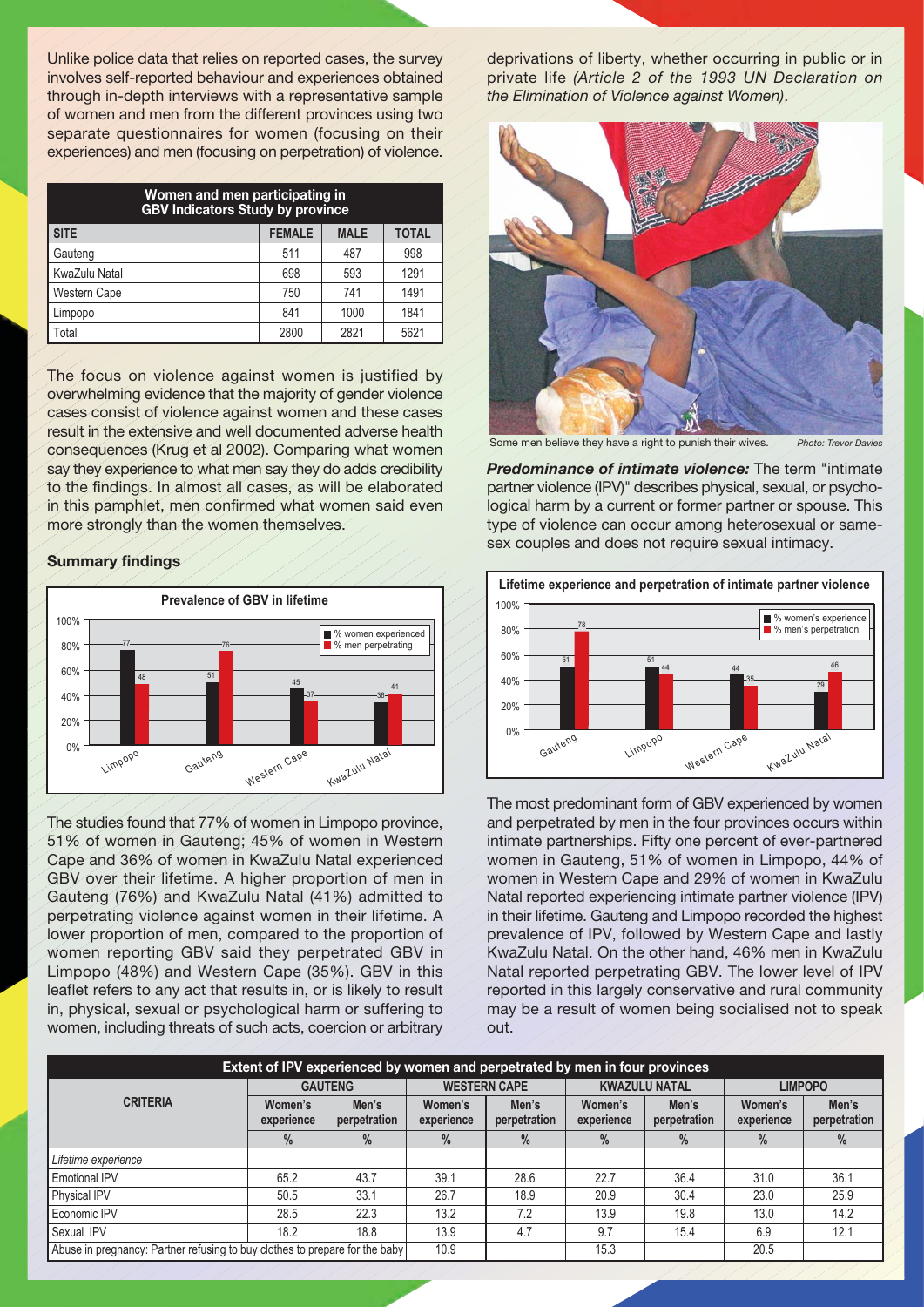The table shows the prevalence of the different forms of intimate partner violence (emotional, physical, sexual and economic) experienced by women and perpetrated by men. In all four provinces, emotional violence featured as the most common form of abuse reported by women and disclosed by men, followed by physical then economic and lastly sexual abuse. Ironically, despite being the highest, police statistics do not capture emotional violence. GBV survivors have limited access to psychological services.

Of the women that were ever in intimate relationships, 44% of women in Gauteng; 39% of women in Western Cape; 31% of women in Limpopo and 23% of women in KwaZulu Natal experienced emotional IPV in their lifetime. Forms of emotional violence involved include: threats to hurt women; being scared or intimidated; belittled or humiliated in front of others; being stopped from seeing their friends or men boasting about or bringing home girlfriends.

Women also reported abuse in pregnancy with the main form being a partner refusing to contribute to preparing for the baby's arrival. One fifth of women who were ever pregnant in Limpopo, 15% of ever-pregnant women in KwaZulu Natal and 11% of ever-pregnant women in Western Cape reported that their partners refused to buy clothes to prepare for the baby.

*Prevalence of non-partner sexual violence:* Women also suffer from GBV perpetrated by strangers. Twelve percent of women in Gauteng; 6% of women in Western Cape; 5% of women in Limpopo and 5% of women in KwaZulu Natal reported experiencing non-partner rape in their lifetime. The proportion of men reporting rape perpetration in the four provinces is significantly higher than the proportion of women reporting experience.



*Prevalence of sexual harassment in lifetime*

| Sexual harassment<br>in lifetime | Gauteng | Western<br>Cape | KwaZulu<br><b>Natal</b> | Limpopo |
|----------------------------------|---------|-----------------|-------------------------|---------|
| At workplace                     | 2.7%    | 58.6%           | 5%                      | 4.9%    |
| At school                        | 1.4%    | 65.9%           | 2%                      | 1.2%    |

According to the SADC Protocol on Gender and Development, sexual harassment means: "Any unwelcome sexual advance, request for sexual favour, verbal or physical conduct or gesture of a sexual nature, or any other behaviour of a sexual nature that might reasonably be expected or be perceived to cause offence or humiliation to another." The questionnaire asked women in the study about their

experiences of sexual harassment in the workplace and schools.

Over half (59%) of women in Limpopo, 5% of women in KwaZulu Natal and Western Cape and 2.7% of women in Gauteng who had ever worked reported being sexually harassed. They disclosed that a man either hinted or threatened that they would lose their job if they did not have sex with him; or they would have to have sex with him in order to get a job. The extremely high prevalence of sexual harassment in the workplace in Limpopo province warrants further research.



Women in "non-traditional" jobs sometimes face sexual harassment because their colleagues believe that women are treading into "men's work". *Photo: Zinzi Mdlulu*

Sexual harassment in school in this study means disclosure that a teacher/principal/lecturer ever hinted or threatened that a student could fail exams, get bad marks, or that their schooling would be adversely affected if they failed to return a sexual favour. Again, the prevalence of this is remarkably high in Limpopo province. Almost two thirds (65.9% ) of women in Limpopo, 2% of women in KwaZulu Natal, 1.4% of women in Gauteng and 1.2% of women in Western Cape who had attended school were sexually harassed at school. Based on these findings it will be important for institutions or organisations specialising in GBV prevention programmes to develop materials and interventions to curb this widespread problem.

# **Drivers**

*Patriarchal societal norm and unequal power relations* drive GBV: Despite the notion of gender equality being broadly accepted by women and men, patriarchal norms of male control and dominance influence the prevalence of GBV in the four provinces. Both men and women expressed a high level of general support for "equal treatment".

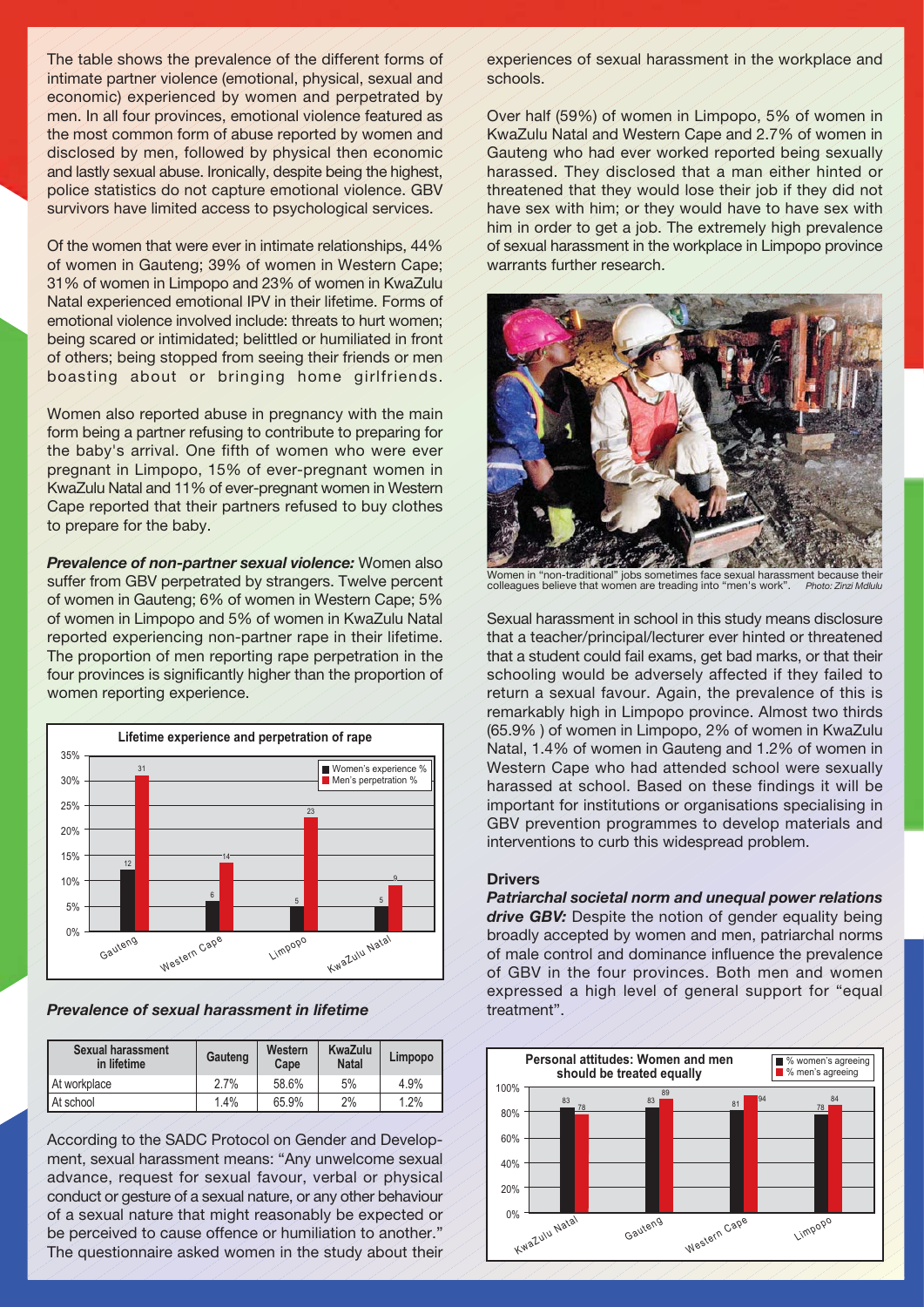The graph shows that the majority of women and men in all four provinces affirmed the notion of equality of women and men. However, these attitudes did not extend to the domestic domain.



Higher proportions of women and men agreed that a woman should obey her husband. However, the proportion of women agreeing to the notion of wife obedience in each of the sites is lower than men's showing that women are slightly more progressive than men. Limpopo and KwaZulu Natal participants mostly affirmed the notion of obedience. Given that the two provinces are predominantly rural compared to the other two that are more urban it will be

# **Staying strong in the midst of a storm**

I, \*Kgotlelelo Khune, am 41yrs old and married into the Moletji\* family. I bore two sons. I am from Phalaborwa ga-Makhushane Maune Village. I have been married since 1990. My marriage has been filled with problems and no love for a very long time. My husband always had affairs with different women and did not give me any love. I have never known peace in my marriage.

In 2009, people started saying blaming my husband's affairs with other women on me being a witch. My husband joined the bandwagon. He also started calling me a witch.

My husband became very abusive. He would call me a witch in the presence of family members and people from the community. In 2010, my husband had an affair with our neighbour. She fell pregnant and gave birth to a baby girl.

My husband spent most of his time drinking alcohol and he would verbally abuse me in front of my children. He would say, *"Re tla bolaya, rha sechaba re tla bolaya Moloi"* meaning, "I will kill you and the community will kill you, because you are a witch."

My in-laws never liked me so they also started to accuse me of witchcraft. Nobody wanted to hear my side. They said that I had "bewitched" my husband, brought him a lot of misery and did not give him any love. I became very scared.

Some community members started calling me names and accused me of bewitching other people in the community, causing them to fall sick.

worth exploring further, whether rural socialisation and upbringing or cultural dynamics may be influencing the observed findings. Women in Gauteng (58%) and Western Cape (67%) are more progressive compared to the Limpopo (86%) and KwaZulu Natal (84%).

# *Individual factors are associated with GBV perpe-tration:*

A complex set of individual factors such as alcohol use, drug use and child abuse exacerbate GBV perpetration. Men who were abused in childhood were more likely to be violent to their partners and were also more likely to have done so more than once. Prevention campaigns should address these factors.

## *Witch hunting in Limpopo*

A qualitative study of GBV in Limpopo shows that women in the province suffer from GBV related to witch-hunting. This occurs when communities blame deaths, or sicknesses or other misfortunes in their community on witchcraft. Women constitute the vast majority of those accused of witchcraft. Those accused experience multiple effects including emotional trauma, injury, being forced to leave home or relocate and loss or damage to property. The following is one of the qualitative *"I" Stories* or first- hand accounts collected from Limpopo:

I am well educated and they said that I was a witch who hid behind her education. Life became difficult for my children and I. I received threats that I was going to be burnt and killed for practicing witchcraft.

It became unbearable and at the end of 2010, I went to the Magistrate's Court to seek a protection order.



While I was afraid of my husband and my community, I did not want to leave him. I got the protection order and hoped to find some peace. However, things got worse.

My husband demanded that I be naked when cooking for him. He would call the children to come and watch a naked witch cooking in the kitchen. At times he would refuse to eat the food saying that he cannot eat food that has been cooked by a witch. I was hurt.

I became isolated and felt humiliated. I knew I had to leave my husband, as I did not know what else was going to happen to me. My own kids started treating me badly.

One day I came home from work and the house was empty. I heard people outside and they started throwing stones at my house. I became very scared and heard one of my neighbours talking to the people who were throwing stones at my house. They then left but said they would be back to burn my house.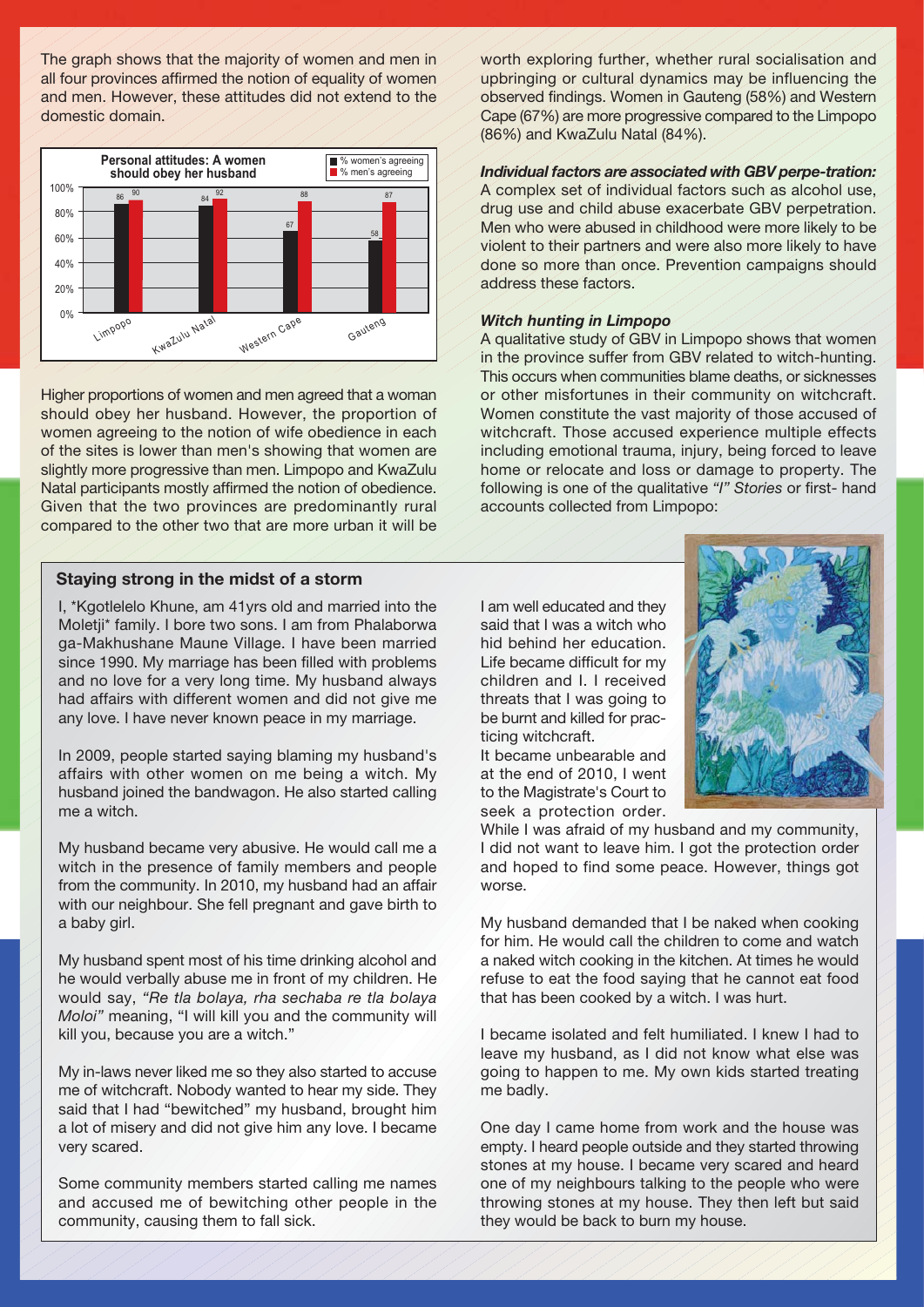Earlier that day, my husband had taken my children to stay with my in-laws. Having escaped being injured or killed by angry community members, I went to stay with my family in the next village.

My family encouraged me to go back to my husband even after what almost happened to me. To date, my husband never apologised to me about what happened. I am deeply hurt.

#### **Response and support**

*Need for improved legal literacy of women:* The study showed a higher level of awareness of the Domestic Violence Act among men than among women. Three quarters (74%) of women in Gauteng, 63% of women in Western Cape, 35% of women in KwaZulu Natal, and 30% of women in Limpopo reported being aware of the Domestic Violence Act. Women in the largely rural and conservative provinces of KwaZulu Natal and Limpopo lag behind Gauteng and Western Cape women with regard to legal literacy. GBV prevention programmes in KwaZulu Natal and Limpopo should aim to raise awareness on the Domestic violence Act and its provisions among women.



*Police compliance in implementing the Domestic Violence Act needs improvement:* In 2010, only 51 (9.8%) of audited police stations were fully compliant with the DVA while 70 (13.4%) were non-compliant. The 391 remaining stations (74.9%) were compliant to varying degrees . Some of the reasons for non-compliance included: officers did not understand the Domestic Violence Act and the obligations imposed by it; copies of the Domestic Violence Act and National Regulations were not available as required; and police leaders took too long to discipline SAPS members. Record-keeping was another common reason for non-compliance, as was failure to notify the ICD of non-compliance and a culture of silence around domestic violence.

#### *Lack of clear referral systems for GBV survivors:*

Research showed a lack of co-ordination and a cohesive functional referral system for GBV survivors. The result is that survivors fail to benefit from the full spectrum of services. South Africa is yet to set up a surveillance system for tracking survivors between the different services. However the Thuthuzela Care Centres (TCCs) for sexual assault survivors function in a way that the survivor can get a spectrum of services under one roof.

I thank God for the promotion I got at work. I am always busy at work and do not have time to think about my past and the witchcraft accusations.

I am also working at an orphanage that helps women and children and keeps them out of the streets. Some people in the community still label me a witch. I am going to stay strong and will encourage other women to also stay strong and trust in God all the time.

*\* Not her real name*

# *Gaps in police data*

In South African law, there are a range of offences that can be labeled as domestic violence. These include common assault, assault with the intent to do grievous bodily harm, contravention of a protection order, murder, crimen injuria, sexual offence, abduction, indecent assault, rape of wife by own husband rape, compelled rape, pornography and sex work. Issues relating to capturing data on domestic violence that arise from this research include:

- The relationship between the perpetrator and the victim is not specified. This means that crimes occurring in a domestic setting such as an adult male child abusing an elderly male parent could have been captured as "domestic violence". It is also unclear whether police capture episodes of violence perpetrated against intimate partners outside of the home as "domestic violence".
- Whilst murder is a category under the Domestic Violence Act, it is difficult to ascertain which of these are female murders and more specifically femicide. There is need for SAPS to capture data on the relationship between the perpetrator and the victim. Previous research on murder dockets by the SAPS shows that it is possible to ascertain the circumstances surrounding murder. Routine inclusion of this information when capturing data will go a long way in providing femicide statistics.

Gender Links has since recommended the introduction of a relationship category for domestic violence related cases. SAPS has welcomed the recommendation but has not yet introduced the relationship category.